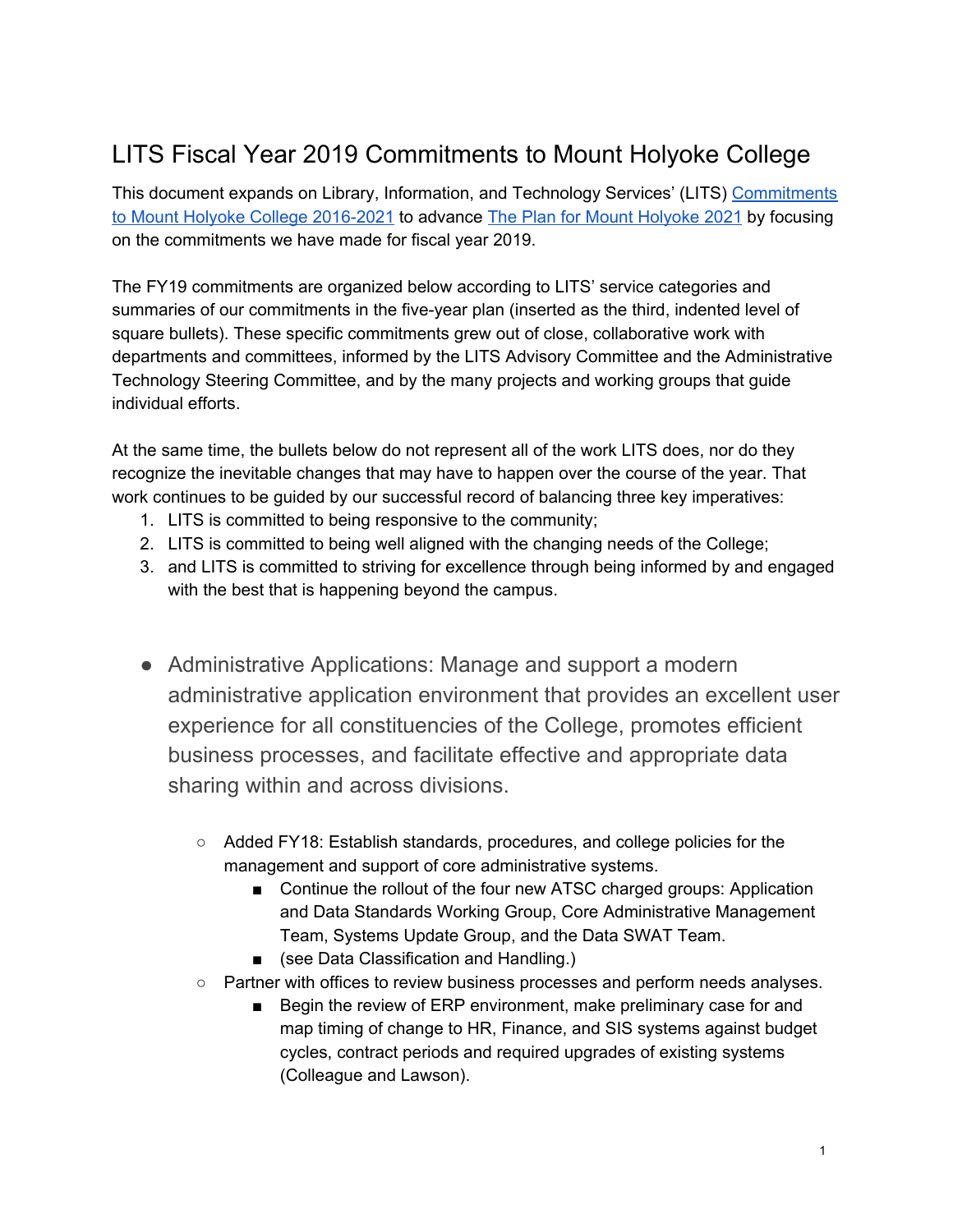- Work with administrative offices and key stakeholders to identify and procure solutions to address technology needs not met by existing platforms.
	- Search for new Advancement/Alumnae engagement system and begin implementation.
	- Select, procure, and implement a name pronunciation solution that is easy to use and can be integrated into email signatures, class rosters, and a college directory.
	- Select, procure, and implement a student engagement platform.
	- Work with Communications, and other stakeholders, to replace the EMS based Master Calendar tool with one that provides features and integration options appropriate for event management (Pending FY19 funding).
- When commercial solutions are not practical, or the need is highly specialized and aligns with the mission of the College, work with offices to develop custom solutions.
	- Continue limited and focused improvements to the Volunteer Hub in support of Advancement, Alumnae Association, and Admission (with awareness of capabilities coming with new AA/Adv engagement system)
	- LITS Website design, build, and release a new website for LITS.
		- Launch LITS website on July 16, 2018.
		- Over the rest of the FY, implement features that were postponed for MVP, as well as test/refine/and implement necessary improvements based on user experience after the site goes live.
- Through a process of continuous and incremental improvement, update and modernize solutions the College already owns.
	- Implement support for chosen name, pronouns, gender identity, and nicknames across administrative and academic applications.
	- Continue to work with the OSSA and other areas of the College to roll out additional features and functionality in Pathways (Starfish).
	- Continue to adjust the VH, while balancing those efforts against possible replacement by the AA/Advancement Engagement system.
	- Automate and provide real-time monitoring of data integrations across systems, such as: applicant data and documents from Slate to Colleague and Onbase; financial information from Slate and Touchnet to Lawson and Powerfaids; event and extracurricular activity participation data between Onecard, Pathways, and a new student engagement platform. Develop budget request for FY20 for new platform to manage these integrations.
- Lead and coordinate the implementation and rollout of on-premise and SaaS platforms and services.
	- Complete the rollout of EverFi and Handshake.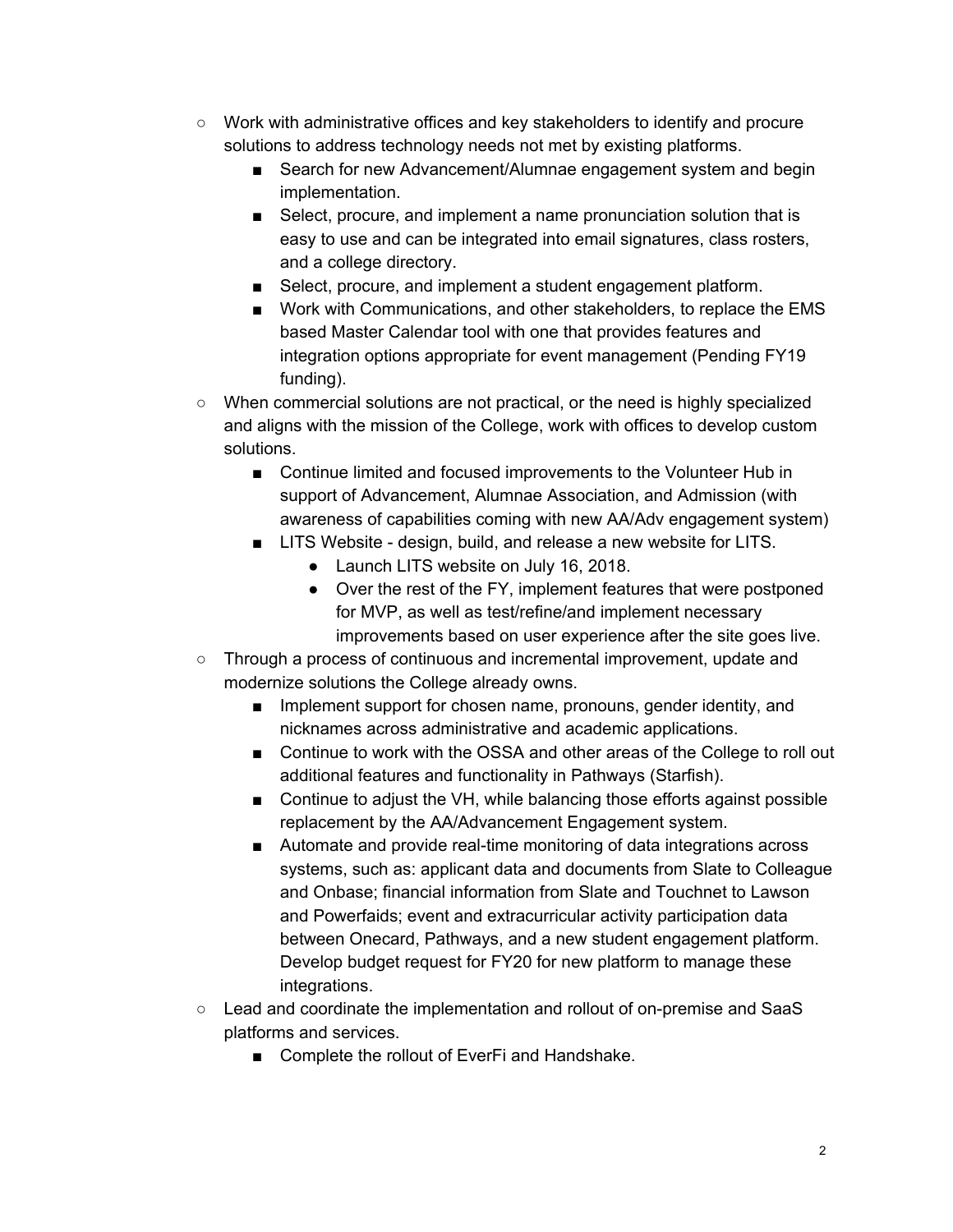- Work with the Registrar's Office and Financial Services to extend OnBase document management functions to include a wider collection of documents, document types, workflows, and business processes.
- (On hold per DoF: Work with the Registrar's Office to implement the Curriculum Management module of the CourseLeaf platform.)
- Work with PaGE to migrate their Moodle-based courses to a SAAS solution hosted by MoodleRooms.
- Complete transition of Student Financial Services billing to using the new ecommerce solution (Touchnet).
- Refactor patron load, Lawson financial loads, and Shibboleth setup for the Five College FOLIO implementation.
- Provide the identity and access management foundation for ensuring the security of mission critical applications and services.
	- Complete rollout of simplified account naming structure for credit/non-credit students.
	- Implement automated account and service life cycles for credit/non-credit students, faculty, staff, alumnae, and affiliates.
	- Implement new NIST-based "strong" password requirement for accounts and remove the requirement to create a new one every 6 months.
- Develop, build and maintain centralized repositories of data managed by the College's core administrative systems.
	- Continue to build and expand use of the Data Warehouse and operational datastores environments.
	- In partnership with Institutional Research and other offices, support the tactical, and strategic reporting, analysis, and visualization needs across divisions.
	- In support of administrative offices, continue to address their operation reporting and data analytics needs. Complete the rollout of Informer and subsequently retire Safari, as well as complete the major version upgrade of Report2Web.
	- Work with Adv/AA, and an external vendor (ASR), to implement a modern and extensible replacement of the legacy CARA reporting system.
	- In preparation for the move to a new Adv/AA system, complete a data inventory and document their definitions (iData Data Cookbook).
- Plan for the future: research and determine best path to modernize core administrative systems.
	- Develop and gain support for timeline for transitioning ERP systems.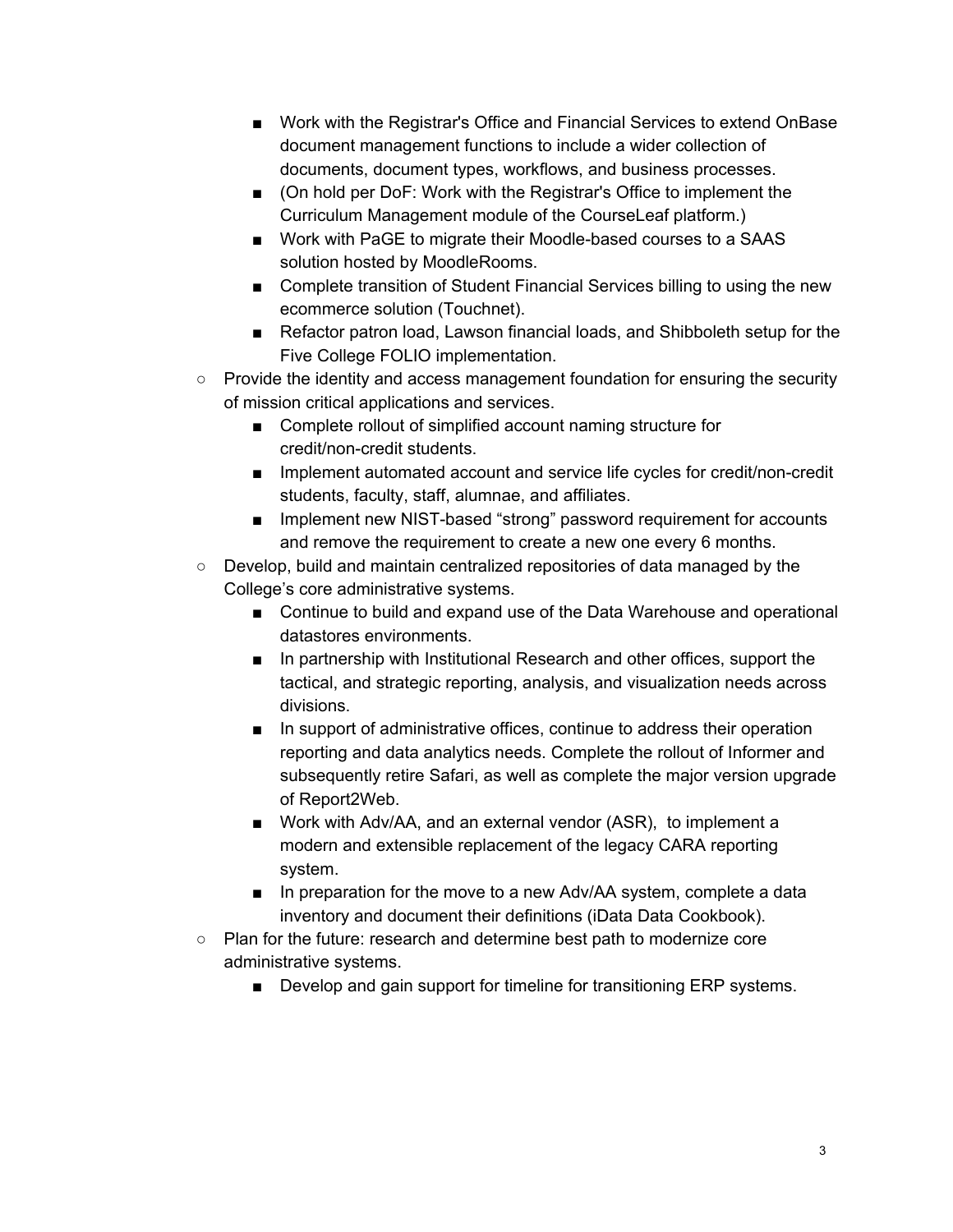- Computer and Information Security: Improve and extend information security and privacy protections for the community through a systematic and risk-based information security program. Develop a culture of shared responsibility for information security through awareness training and enhanced support for user facing tools and technology.
	- Implement roadmap set forth by the managed Information Security Officer program.
		- Complete data classification policy, inventory, and associated procedures for handling data.
		- Refresh data and application inventory to add information on GDPR-related PI.
		- Update information security incident response procedures and conduct exercises with key institutional stakeholders.
		- Complete corrective action plan from college-wide PCI assessment.
		- Plan for Implement Security Information and Event Management log analysis tool(s) in FY20.
		- Conduct awareness training and events.
		- Conduct social engineering exercises.
		- Conduct a refresh of security assessment.
	- Invest in next generation identity management tools and processes to help ensure the security of the community, ease of access, more personalized experience, and efficient management for all Mount Holyoke community members.
		- Deploy Two Factor Authentication for critical services and areas of the College - implement Duo and Google 2-Step Verification.
- Consulting and Training: Coordinate and provide training to develop the skills of faculty and staff to make effective use of information and technology. Provide expert consultation to individuals and departments to identify ways information and technology can best be tapped to advance teaching, learning, research, and administrative goals.
	- Contribute to college-wide onboarding for new- and continual development of existing staff and faculty.
		- Coordinate with Human Resources on tracking professional development needs including SANS information security training.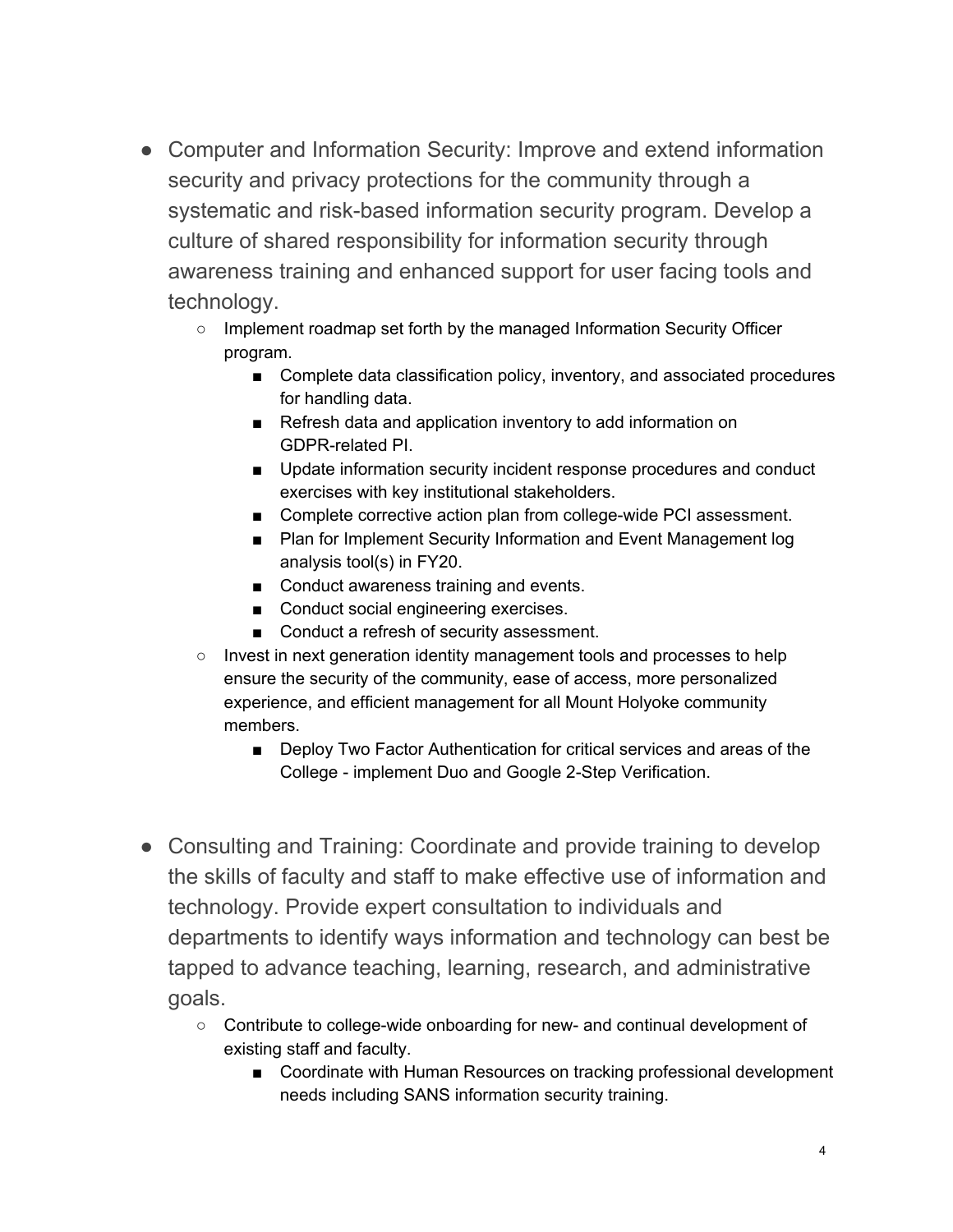- With GreyCastle, provide PCI training to relevant staff and offices.
- Develop other training/onboarding to help faculty/staff make more effective use of LITS/LITS resources.
- Promote the use of Lynda.com and other resources to support ongoing faculty, staff, and student development.
- Coordinate and manage enterprise-scale IT projects and initiatives.
	- Improve and develop project request and management tools and processes.
	- Partner with Auxiliary Services to manage an update of the core telephone system.
- Partner with PaGE to develop services targeted to graduate programs.
- Extend digital asset management (DAM) support across the College.
- Continue to improve accessibility of the electronic information technology environment for all community members.
	- Regularize web and software accessibility testing.
	- Rollout training pilot through appropriate offices.
	- Assess testing workflows and implementation/EAAPP plans: do we have the right people involved?/are we scaling testing ok?/are our current processes sustainable?
- Consult on the development of records retention schedules, in consultation with Risk Management and college offices and in accordance with the new Records Retention and Destruction Policy.
- Equipment Lending: Provide broad and equitable loan access to state-of-the-art technology equipment for computing, storage, audiovisual and video applications and provide robust training and support in its use.
	- Review circulation and laptop pool distributions and configurations in light of coming virtualization technology to determine how best to allow more flexible access to more software to more students for longer periods of time.
		- Review pools in light of larger incoming class.
		- Update equipment according to replacement cycles and usage.
- Infrastructure Services: Provide and support the network, processing, and storage environments required to meet the growing IT needs of the College.
	- Infrastructure selection and deployment is framed within the context of the most effective and efficient use of college resources. This work is done through a planful and continuous evolution of equipment and technology.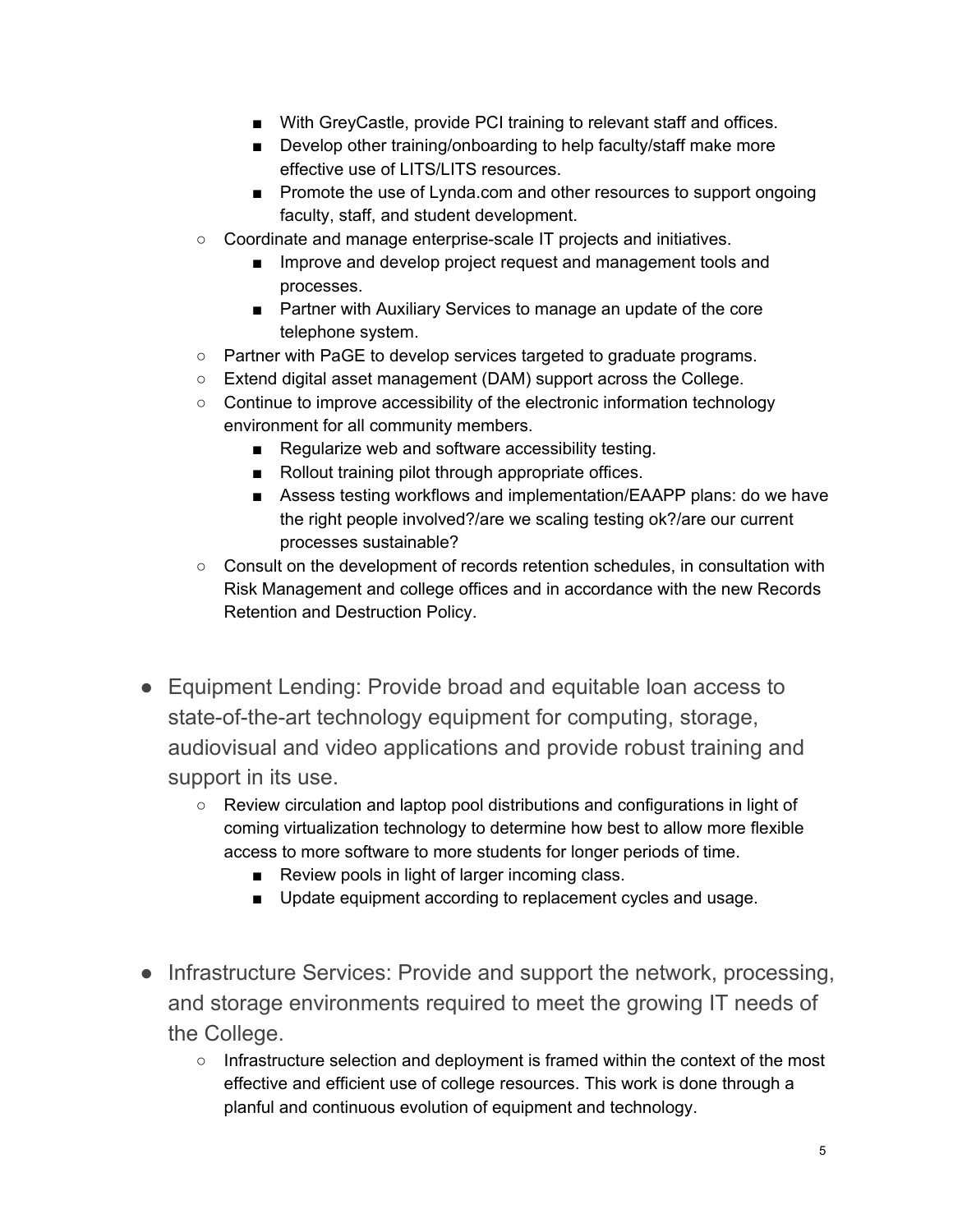- Extend wireless coverage to underserved areas of academic and administrative buildings.
- Expand and support usage of high performance computing resources at the MGHPCC facility.
- Help specify and install the appropriate wired/wireless networks and other technology needed to support the Makerspace, both within the facility and in the surrounding areas of campus.
- In support of green initiatives, work with Facilities and other areas of the College to ensure there is the appropriate infrastructure in place for controlling and monitoring energy efficient lights and HVAC systems, as well any PV arrays.
- Work with Auxiliary Services and key stakeholders to identify short and long term solutions for modernizing or wholesale replacing the telephone infrastructure.
- Extend fiber and networking capabilities to selected peripheral buildings to meet the needs of the class of '22.
- Instructional Technology: Provide, enhance, and support the technologies necessary for effective instruction across campus. See "Pedagogy" for additional information on pedagogical uses of technologies. See "Teaching and Meeting Spaces" for information about technologies in classrooms.
	- Through a process of continuous and incremental improvement, develop the College's digital learning environment (i.e. Moodle and potential successors).
		- Implement Moodlerooms hosting for PaGE by January 2019.
		- Begin planning to move to Moodlerooms hosting for the rest of the College; develop budget request for FY20 for anticipated launch date January 2020.
	- Continue to improve accessibility of the electronic information technology environment and support for student accommodations in collaboration with AccessAbility Services.
	- In collaboration with appropriate departments, programs, and initiatives, develop the ability to support quantitative reasoning and data science across the curriculum.
		- With NESCLiC partners where appropriate, begin to pilot The Carpentries lessons and modules with faculty and students.
	- Provide sound design and visual media production support; expand curricular support for Visual Culture and technology and the arts.
		- Through the Sherman Fairchild Foundation grant: plan for renovation and upgrade of Media Lab, ready for construction in July 2019.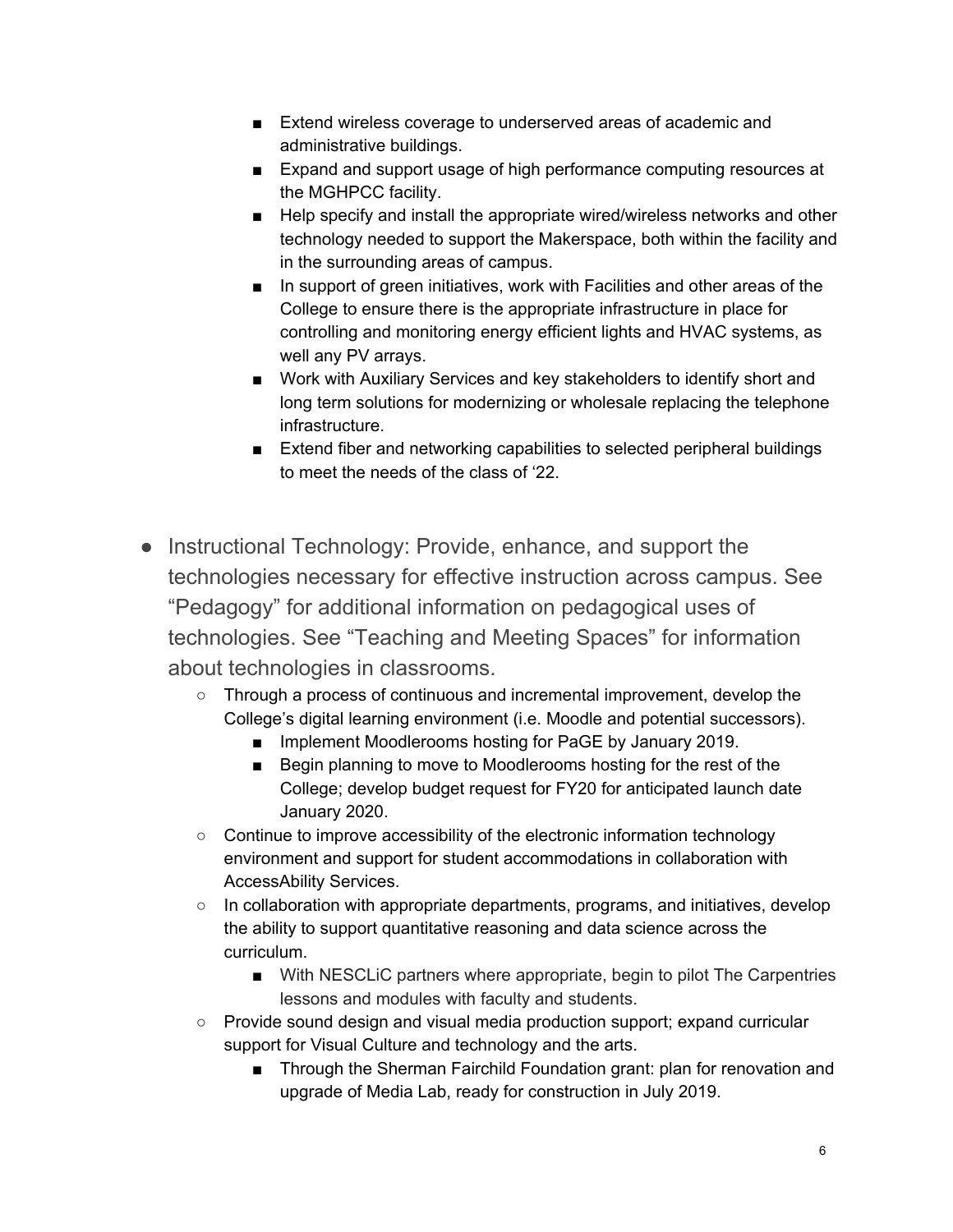- Hire Arts and Media Digital Pedagogy Liaison (spring 2019).
- Support faculty curricular use of the makerspace.
	- Through the Sherman Fairchild Foundation grant: facilitate the purchase of equipment for the new Maker and Innovation Lab, to open Jan 2019.
- Library and Archival Collections: Develop the College's distinctive and responsive collections and provide services and technological infrastructure to ensure access to materials that fit teaching and student research needs and to archival collections that document the history and life of the College.
	- Through a process of continuous improvement, ensure that we are providing access to collections that fit current teaching and student research needs.
		- Work with primary book vendor to encourage inclusion of more small press titles in our approval plan, striving for more diverse offerings, especially from authors in underrepresented groups.
		- Work with others in the Five Colleges to review standing orders, in order to reduce duplication and free up funds.
		- Review and reduce the overall footprint of the reference collection, either through relocation or weeding, in order to create a collection that is more usable and to shift materials so the Reading Room can be used more effectively by students.
		- Work with (some number of) departments to review serial, journal, electronic, and other holdings as a way to engage new faculty, review print, and uncover new needs.
	- Significantly improve discoverability of collections.
		- Implement bento search on the new LITS website (see more on website work elsewhere) and assess/refine based on user feedback (holdover from FY18).
		- Determine how FOLIO and EDS will best integrate; collaborate with EBSCO on development needs; test integrations and provide feedback as part of the FOLIO project.
		- Increase the profile of *Five College Compass: Digital Collections* and assess/refine the interface based on user feedback*.*
			- Develop a strategy for promoting new prominent collections as they get added into *Compass*.
		- Implement the ArchivesSpace Public User Interface.
	- $\circ$  Develop the digital library environment and workflow to house MHC's unique digitized and born-digital collections.
		- Continue to populate and enhance the Compass collections. Priority collections on deck include the *Alumnae Quarterly* (in partnership with the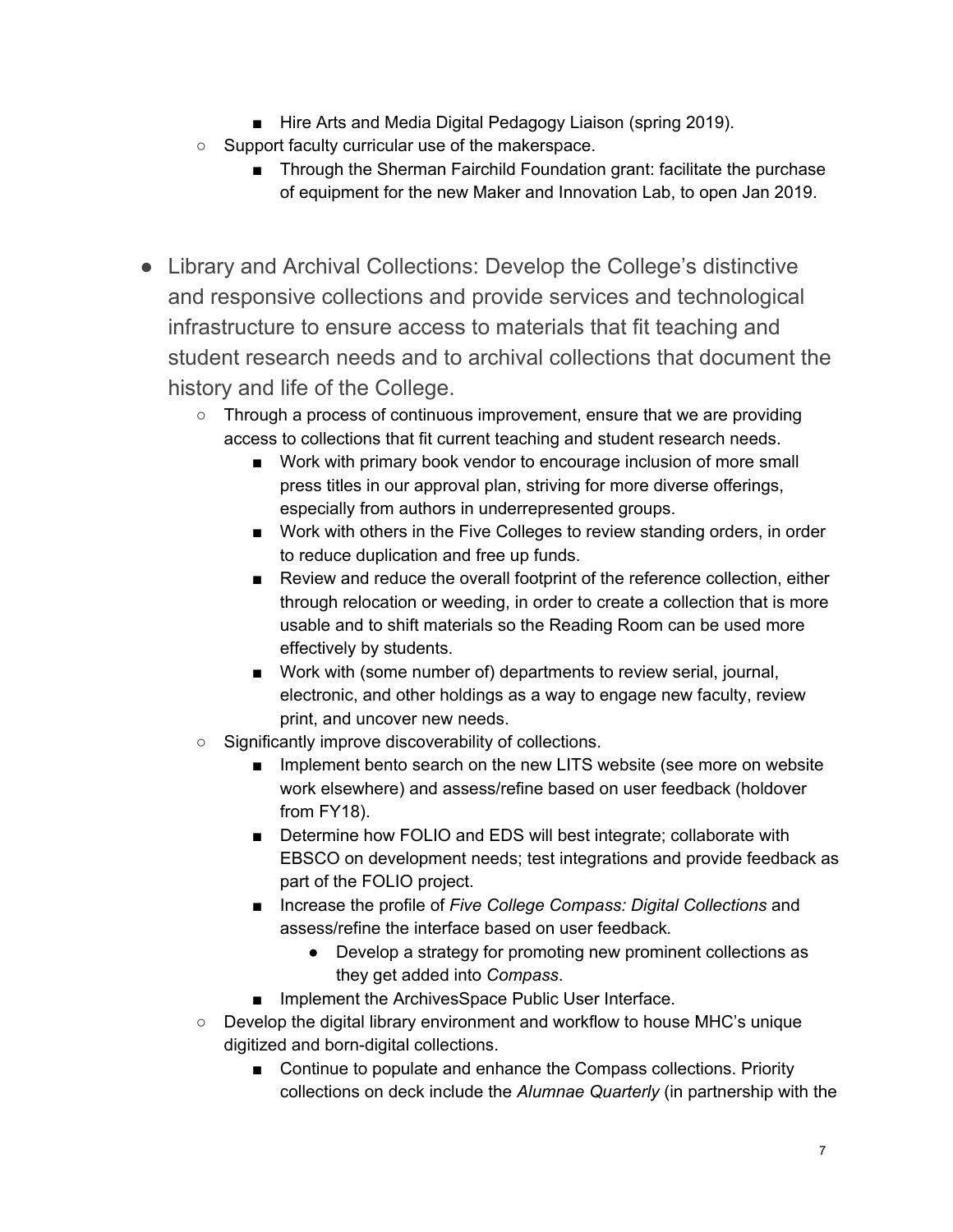Alumnae Association), Fidelia Fiske, student directories, the completion of the Marks/Woolley correspondence and, subsequently, new work on each of their related collections.

- In collaboration with the Five Colleges, enhance Compass functionality to support video and oral history content and scale appropriately for large ingests (including workflow, staffing, and infrastructure improvements).
- Contribute to consortial efforts to lower support costs (ISLE) and improve functionality (LASIR) of core Islandora platform; explore, with the ISLE/LASIR development, work self-submission tools that will ultimately enable us to sunset DSpace.
- In collaboration with the Five Colleges, complete governance documents for *Compass* to ensure long term sustainability of the platform.
- In conjunction with the Museum, develop the "Campus as Collection" concept and pursue major grant/gift opportunities for funding.
	- Continue work with faculty seminar participants.
	- Engage with Fred Baumgarten to explore IMLS or other potential grant opportunities (also under Organizational Effectiveness).
- Other things
	- Collaborate with Five Colleges to beta-test and prepare for FY20 implementation of FOLIO Services by EBSCO.
	- Hire and onboard term FOLIO backfill position.
- LITS Facilities and Spaces: Position LITS and the LITS Complex as a rich, accessible, inclusive, academically focused, fun, and engaging hub for community activity, complementing the new Community Center.
	- Take leadership on developing programming related to information and technology issues; develop programming that resonates with college-wide topics and themes.
		- October 23, 2018, host Mimi [Sheller,](http://drexel.edu/now/experts/Overview/sheller-mimi/) a sociology professor at Drexel University who studies e-waste and aluminum mining.
		- April 3, 2019, host Alberto Cairo/Visual [Trumpery](https://visualtrumperytour.wordpress.com/) "How to Fight Against Fake Data and Visualizations -- from the Left and the Right" [\(tour](http://www.thefunctionalart.com/2017/02/announcing-visual-trumpery-lecture-tour.html) info).
	- Continue to improve LITS building accessibility, functionality, and aesthetics.
		- Improve the furniture layout and options in the Information Commons to better meet current students' needs in the library's technology hub.
		- Review art and displays throughout the complex through a DEI lens to better reflect the campus community.
		- Review space layout in Reading Room based on user feedback and collection changes.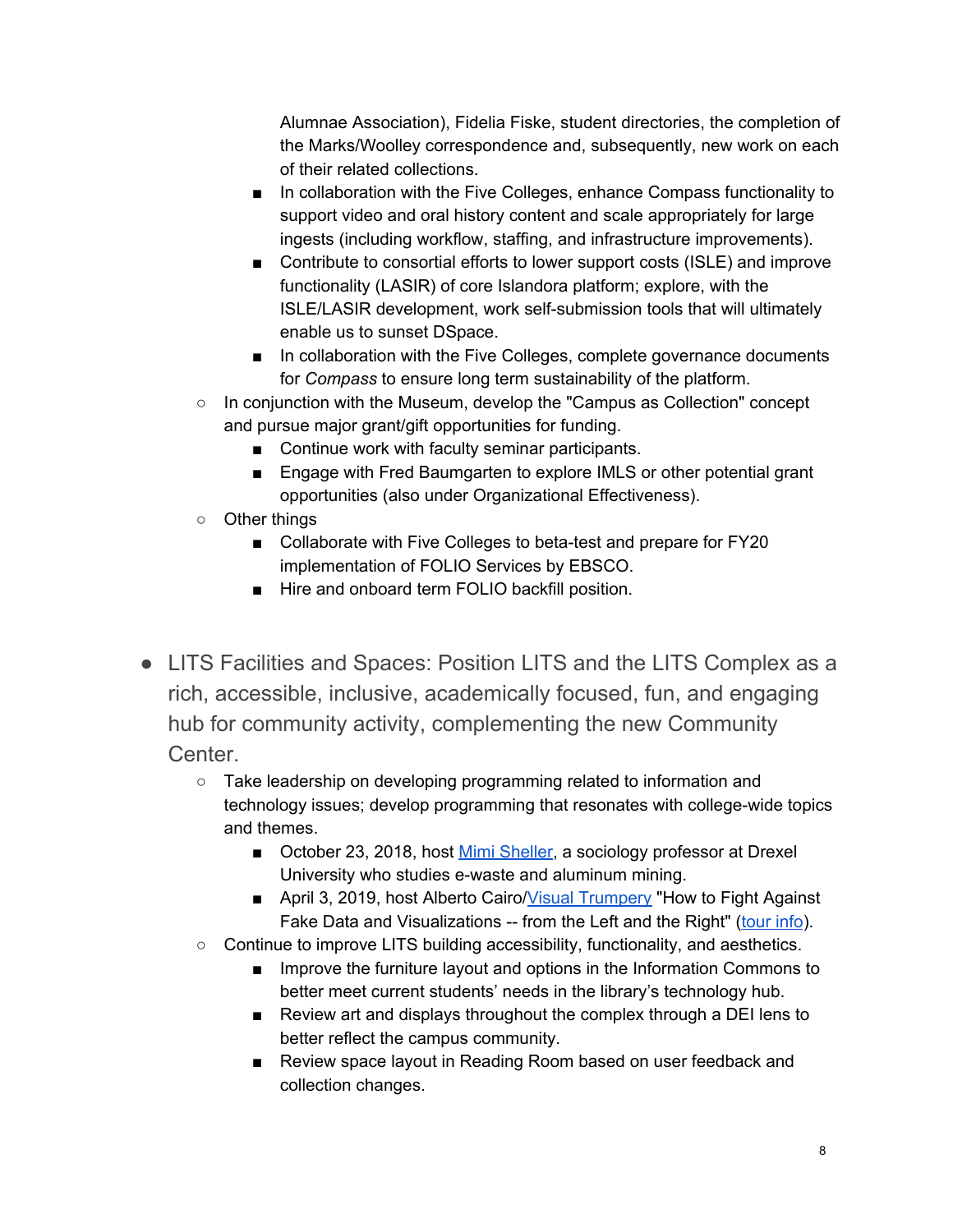- (This item is no longer moving forward: Collaborate with the College's facility planning efforts to make best use of Dwight Hall. Align LITS activities with college plans and priorities for teaching, learning and advising in Dwight Hall.)
- Develop a plan to renovate and renew LITS complex for inclusion in future strategic plans and fund-raising initiatives.
	- Develop FY20 budget request to hire consultant to complete space study.
- Pedagogy: Collaborate with faculty to identify tools and methods for course instruction, design research assignments and projects, and develop new and innovative curricula. Teach workshops and in-class sessions on library research and curricular technology.
	- Expand curricular support for technology and the arts by providing technical and educational coordination for the 4-year Sherman Fairchild Foundation Technology and the Arts project (FY18-21).
		- Hire a Manager of Digital Pedagogy, who will assume technical and educational coordination responsibilities for the grant.
		- Hire Arts and Media Digital Pedagogy Liaison.
	- Support and provide expertise in pedagogical innovation and high-impact teaching practices, such as object- and team-based learning and eportfolios, in collaboration with the Teaching and Learning Initiative (TLI). Develop staff to more effectively partner in these areas.
		- Partner with Teaching and Learning Initiatives to offer regular pedagogical events, e.g. Teaching and Scholarship Renewal Week, teaching lunches (continuation from FY18).
	- Provide leadership in information literacy and technology literacy instruction.
		- Develop scaffolded information literacy program for integration into departmental curricula, helping students develop a particular set of critical thinking skills.
		- Develop eportfolio toolkit for students, faculty, and staff who want to or are required to create a digital identity (continuation from FY18).
- Research: Teach students how to be effective researchers and ethical participants in scholarly conversations. Support faculty engaged in scholarship production by providing access to research infrastructure and support including collections, consultations, and technologies.
	- Develop and publicize a LITS Data Services Program which provides faculty and student data support.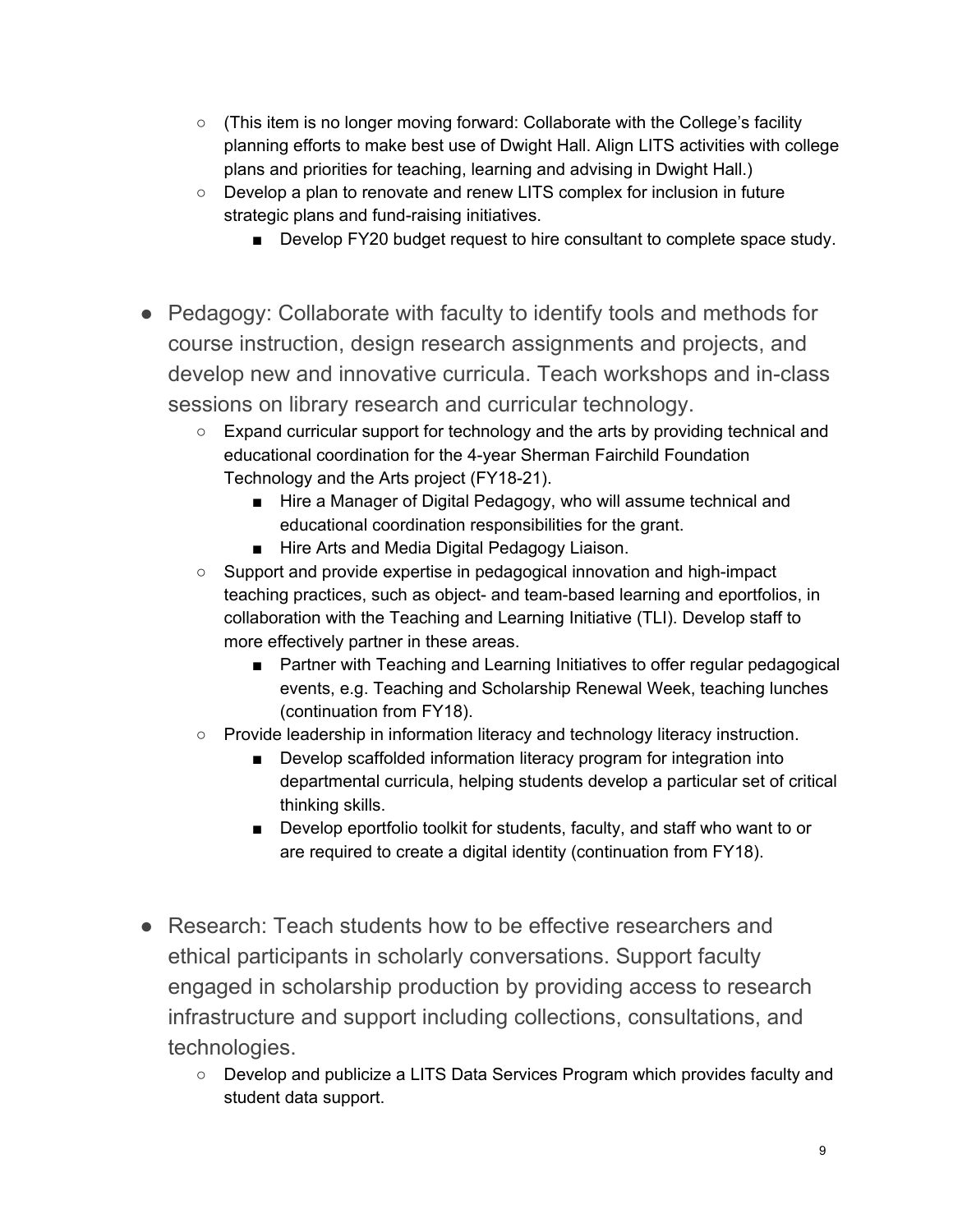- Develop and publicize a LITS data services program which provides faculty and student data support (continuation from FY18, partially dependent on new LITS website rollout). (Responsible parties: Data Storage and Management XFT, RIS Data Services Working Group, and DAPS.)
- Enhance support for high performance computing through the Massachusetts Green High Performance Computing Center and other cloud and collaborative solutions.
- Teaching and Meeting Spaces: Provide and maintain flexible, sound, and well-designed technologies for teaching and meeting spaces with an emphasis on user interface and reliability. Maintain state-of-the-art standards and consistency across spaces to support ease-of-use and broad functionality.
	- Continue collaboration with Dean of Faculty and other stakeholders to support the evolution of Makerspace from its current location to its more permanent space.
		- (See above, in Instructional Technology)
	- Explore new models for academic computing labs and software based on usage metrics, including use of VCL and Application Virtualization.
		- Continue collaboration with Amherst and Smith colleges to find cost-effective alternative to VCL.
	- Continue to evolve the classroom technology environment to best align with faculty pedagogical approaches.
		- Upgrade classrooms according to MS Upgrade schedule and prioritized requests including in Carr, CDC, Clapp, Cleveland, Gamble A, Reese, Shattuck.
		- Contribute to makerspace and digital media lab designs.
		- Refresh all classrooms before launch of fall.
	- $\circ$  Continue to evolve the non-classroom AV environment, including digital signage.
		- Contribute to FM project TBD.
		- Update Blanchard video conferencing.
		- Willits boardroom AV upgrade proposal.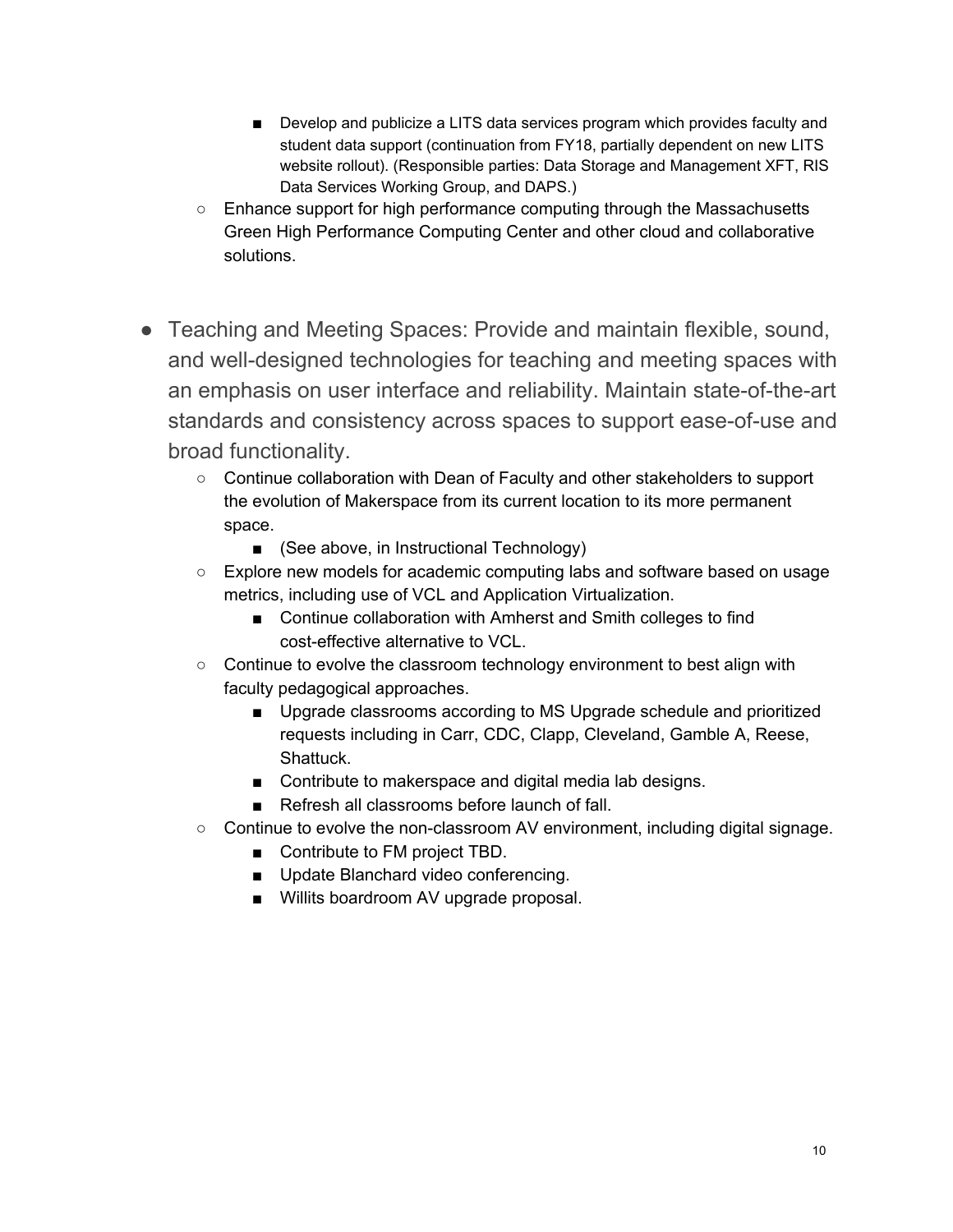- Technical Support: Provide a broad range of flexible, responsive, proactive, and accurate support options designed to educate users about technology as well as solve a wide variety of hardware and software problems. Track incidents, problems and changes and document solutions.
	- Improve the responsiveness and effectiveness of direct user support.
		- Expand the use of Samanage to track, streamline, and regularize workflows.
	- Explore new models for securing desktop and laptop computers.
	- Continue to build out and standardize procedures with desktop management tools.
		- Following Samanage rollout review and sunset overlapping central management tools.
	- Improve the user experience and efficiency of the college print environment, informed by usage metrics and user feedback.
	- Track printer usage across campus to allow for data driven print management of the printer fleet, chargebacks and inventory distribution.
		- Conduct needs assessment as basis for an MFD and printer replacement RFP for implementation summer 2019.
- Video and Videoconferencing Services: Offer a variety of video services in support of academic endeavors including videography, basic editing, video streaming and videoconferencing services to enhance teaching and learning.
	- Provide support and training in use of video technologies for academic and administrative needs.
		- Media Resources and RIS to collaborate to reduce overhead to support Zoom for meetings.
		- Broaden adoption fo Zoom.
		- (See also non-classroom AV work)
		- Work with DoF area to better scale use of video-conferencing for candidate interviews.
	- Provide video recording, streaming and editing services in support of a variety of teaching and learning applications.
		- Collaborate with Communications and Marketing to define services and pathways for alternative sources of support.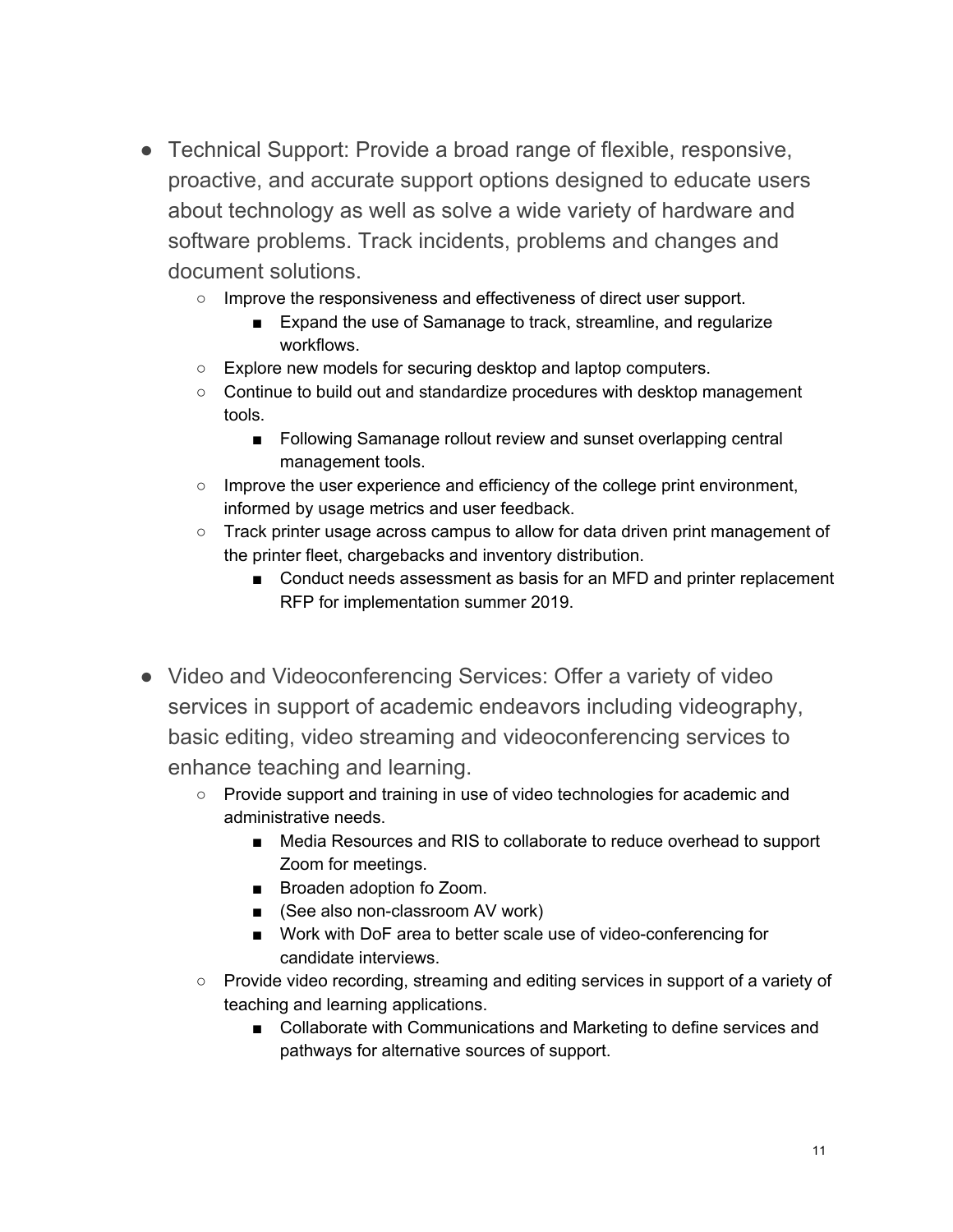- Websites and Blogs: Provide and support locally hosted-web and blog services through a combination of open source and commercial products, while looking to cloud-based solutions and platforms for more powerful and flexible options.
	- Work with Communications to develop and complete a plan for migrating public/non-public facing course, personal, departmental, research, administrative and other web sites and pages from [www.mtholyoke.edu](http://www.mtholyoke.edu/) to their appropriate location/platform.
	- Extend the use of my.mtholyoke as the College's primary means of internal communication and sharing.
		- Hire, onboard, and retain a SharePoint position.
		- Promote and support the creation and use of Information and Team Sites as gateways to community focused information and content.
		- Focus on approaches that maximize use of tools as-delivered, and minimize custom development.
		- Extend the use of my.mtholyoke based forms and other tools to support academic and administrative workflows.
		- Coordinate use of my.mtholyoke with Communications to offload appropriate portions of content hosted on www.mtholyoke.edu.
	- Expand use of WordPress as an online publishing platform for individuals and explore additional venues for digital publishing by individuals.
		- In conjunction with other efforts around data governance and identity management, establish and implement data and account retention policies and procedures in both instances of WordPress.
- LITS' Organizational Effectiveness: Recruit a diverse staff and develop an effective, inclusive organization to meet the evolving needs of the college within a changing information and technology environment.
	- Added for FY19: Complete LITS Leadership Team.
		- Complete search and onboard CTMS Director.
		- Launch search for RIS director for projected July 1, 2019 start.
	- In collaboration with the College, improve LITS' ability to recruit a diverse staff, and foster an inclusive work environment.
		- For vacancies and searches, review and update job descriptions to excise exclusive language, include expectations for developing cultural competency and other standard language, while remove non-essential requirements.